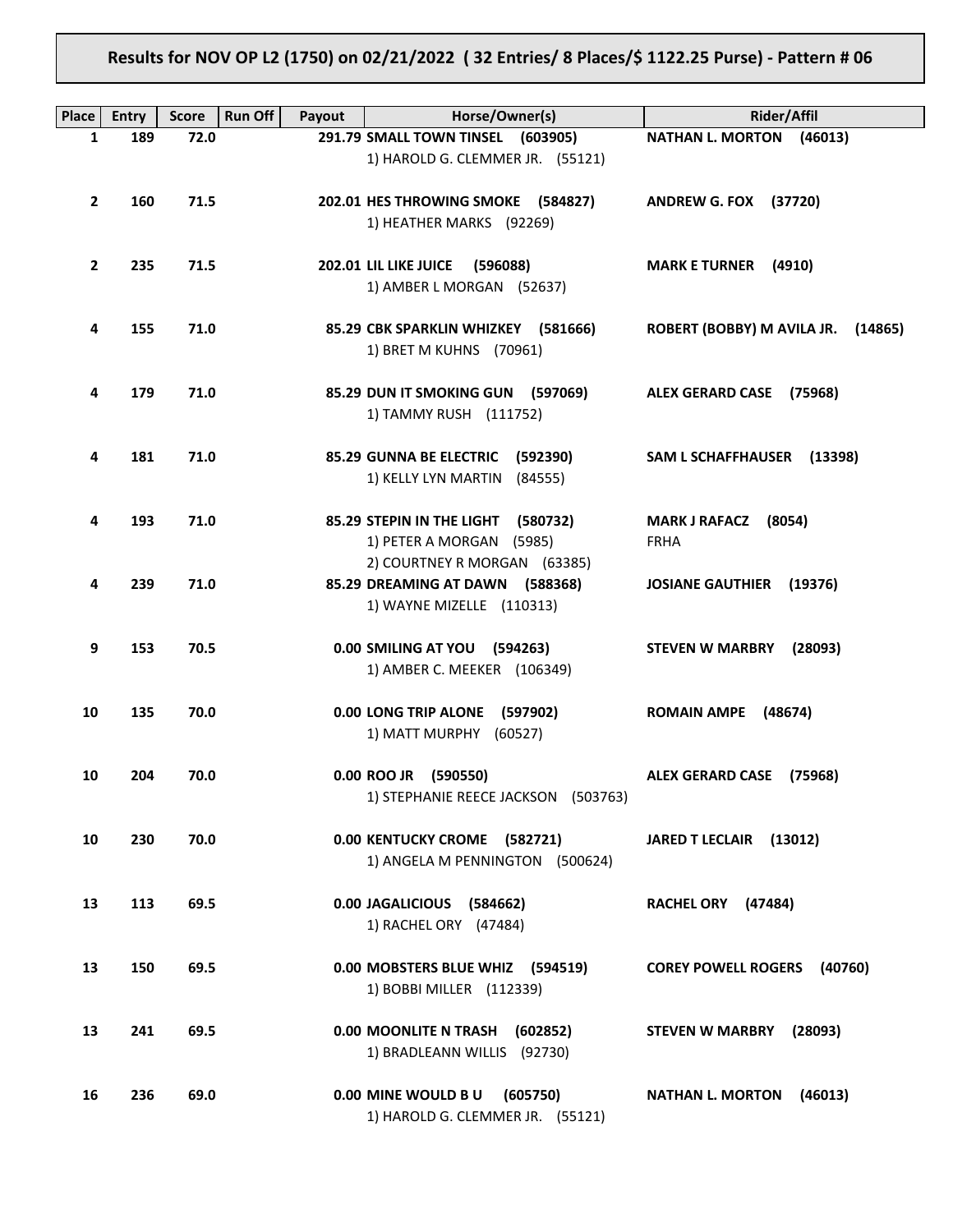| 17 | 114 | 0.0 | 0.00 GUNNIN FOR WHIZDOM<br>(602454)<br>1) NATHAN DALE ROY (109244)                         | <b>COREY POWELL ROGERS</b><br>(40760)               |
|----|-----|-----|--------------------------------------------------------------------------------------------|-----------------------------------------------------|
| 17 | 148 | 0.0 | 0.00 SHESBEAUTY FOR ASHES (602769)<br>1) BRADLEY ALLEN PAGH (26123)                        | <b>BRADLEY ALLEN PAGH</b><br>(26123)<br><b>FRHA</b> |
| 17 | 169 | 0.0 | 0.00 MDS GUNS N VELVET (562467)<br>1) KRISTA JOHNSON (111706)                              | <b>AUSTIN TYLER MORRIS</b><br>(100253)              |
| 17 | 184 | 0.0 | 0.00 MR WHIZICOL (575790)<br>1) RINCK J HEULE (8471)                                       | <b>BEN BECKETT</b><br>(64217)                       |
| 17 | 192 | 0.0 | 0.00 WHIZ A GOLDEN SPOOK (589870)<br>1) LILLIAN BESHEARS (104369)                          | <b>JOSH MURPHY</b><br>(77185)                       |
| 17 | 194 | 0.0 | 0.00 BONITA CHIC (598473)<br>1) JILLANE B BROWN (10369)                                    | <b>JILLANE B BROWN</b><br>(10369)                   |
| 17 | 196 | 0.0 | 2) WESLEY S. BROWN (17410)<br>0.00 CEE MASOTA SPOOK (575430)<br>1) JOSTIN A COOKE (109003) | <b>MARK J RAFACZ</b><br>(8054)<br><b>FRHA</b>       |
| 17 | 200 | 0.0 | 0.00 CBK NUTRASHFORCASH (598364)<br>1) WILLIAM & CORLISS KELLOGG (50970                    | <b>JOSH MURPHY</b><br>(77185)                       |
| 17 | 211 | 0.0 | 0.00 OUR MAJOR NITE (594971)<br>1) KY LAKE TRAILER SALES INC (501045)                      | ROBERT (BOBBY) M AVILA JR.<br>(14865)               |
| 17 | 214 | 0.0 | 0.00 TR MR JOE (597745)<br>1) MARK HURD (82983)                                            | <b>MATTHEW NOEL PALMER</b><br>(10540)               |
| 17 | 220 | 0.0 | 0.00 XTRA POP QUIZ (601118)<br>1) KATIE JEDELE (112189)                                    | (64217)<br><b>BEN BECKETT</b>                       |
| 17 | 223 | 0.0 | 0.00 RIDING WHIZ JOY (582795)<br>1) JENNIFER GROEHN (63737)                                | BEN BECKETT (64217)                                 |
| 17 | 225 | 0.0 | 0.00 DIAMONDS IN MY DREAMS (573344)<br>1) LORRI L PETERSEN (32723)                         | LORRI L PETERSEN (32723)                            |
| 17 | 233 | 0.0 | 0.00 GUNNA BE YOUR PAPA (585168)<br>1) BURT EVANS (25093)                                  | <b>BURT EVANS</b><br>(25093)                        |
| 17 | 237 | 0.0 | 0.00 DOWNTOWNBEVERLYBROWN<br>1) KAYLIE M THOMAS (503154)                                   | (589652 CORAL A PEREGOY (506554)                    |
| 17 | 244 | 0.0 | 0.00 WIMPYSBIGWITHJUICE<br>(583938)<br>1) GIOVANNA CESTONE<br>(91085)                      | <b>MARGARET M. FUCHS (5277)</b>                     |

Show Secretary: